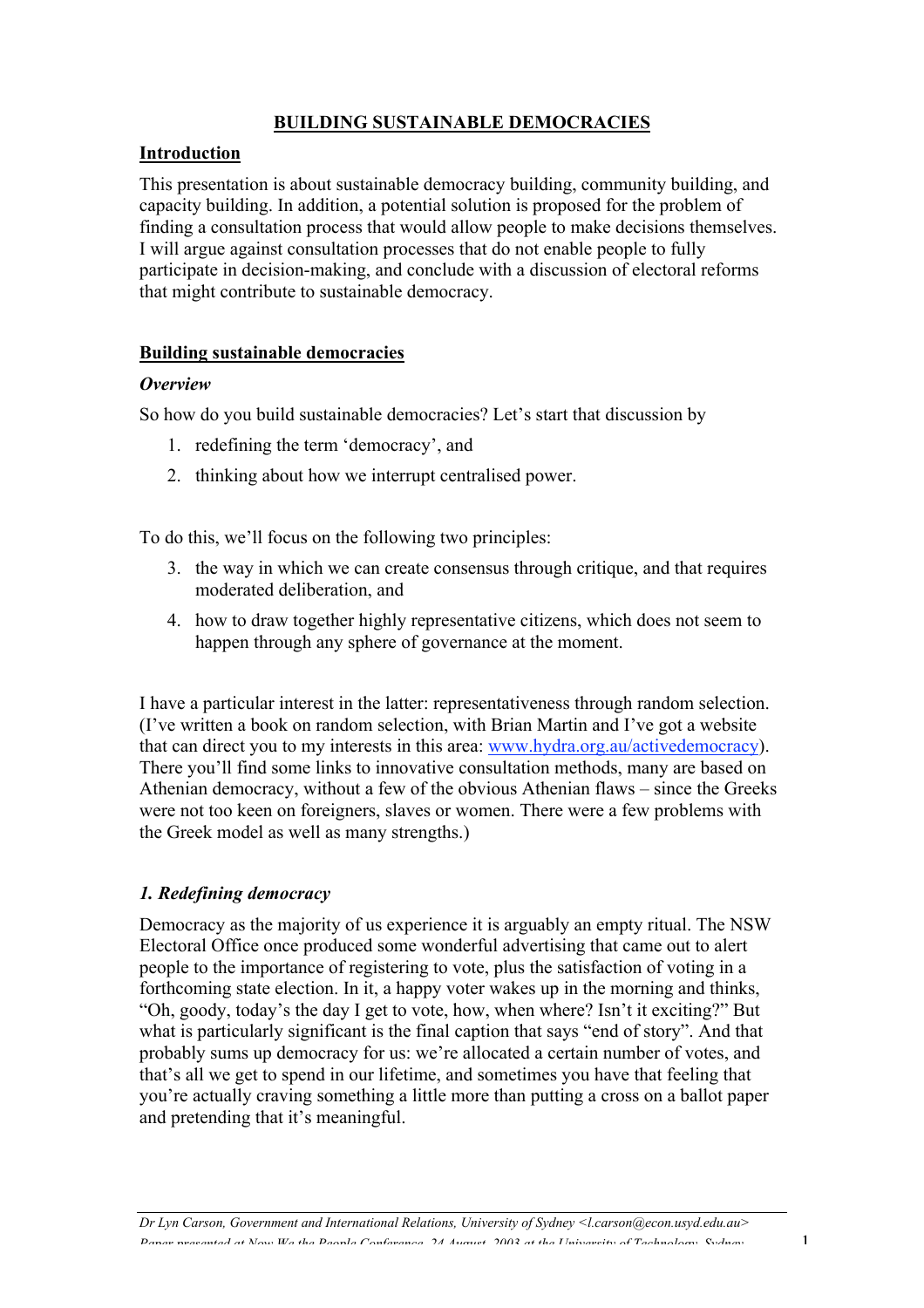Delacroix's "Liberty Leading the People", although rather bloody, says something about the roots of democracy –it has a woman holding a flag, and it's incredibly passionate, reflecting the fervor that people had for democracy as a result of the French, American, and English revolutions. The sadness, however, is what we've had delivered - the homogenous politicians in Parliament. This situation reinforces the fact that what we were promised was not delivered. And it was not delivered because it was never meant to deliver *democracy*. So do not accept the term 'democracy'; we do not have a democracy, we have representative government, we have an elective aristocracy, an elected oligarchy, and we were never meant to have a democracy.

Bernard Manin once remarked that representative government was actually "conceived in explicit opposition to democracy" (Manin, 1997), and yet now the word "democracy" is invoked to describe what we're experiencing. Every country is a democracy now. The world is becoming full of democracies – but really the world is becoming full of representative governments, not of democracies. No surprise then that this is the sort of image (Bill Leak's cartoon of politicians as pigs with snouts in the trough, and voters with begging bowls) that resonates for us – they're just politicians, enjoying the fruits of their office. We hold the little begging bowls with politicians asking: "What are you bludgers doing here?" We are so outside the system that we don't even get a look in. And it's a reversal of that situation which is fascinating: how citizens can be drawn into the system in a more meaningful way.

## *2. Power, and interrupting centralized power*

Nietzsche makes a powerful statement about the love of power, and what it can do to people:

*Neither necessity nor desire, but the love of power, is the demon of mankind. You may give men everything possible—health, food, shelter, enjoyment—but they are and remain unhappy and capricious, for the demon waits and waits; and must be satisfied. Let everything else be taken away from men, and let this demon be satisfied, and then they will nearly be happy—as happy as men and demons can be.*

(Friedrich Nietzsche, The Dawn of Day, cited by Hillman, 1995)

Almost by accident you find yourself as an elected representative falling into this habit of loving power. Power is as subtle as it is brutal, and I think we fail to acknowledge the subtlety of power. People are attracted to politics thinking they can do the right thing and something quite subtle happens. I've experienced it myself, albeit in the narrow corridors of local government when I was an elected representative. I did find that I was starting to use the language of the organisation. I started saying "we" then I realised - I'd actually forgotten my roots, where I came from, and what it was I was trying to change.

I'm interested in the way we describe power. Some people think of it as having three dimensions:

*Dr Lyn Carson, Government and International Relations, University of Sydney <l.carson@econ.usyd.edu.au> Paper presented at Now We the People Conference, 24 August, 2003 at the University of Technology, Sydney* 2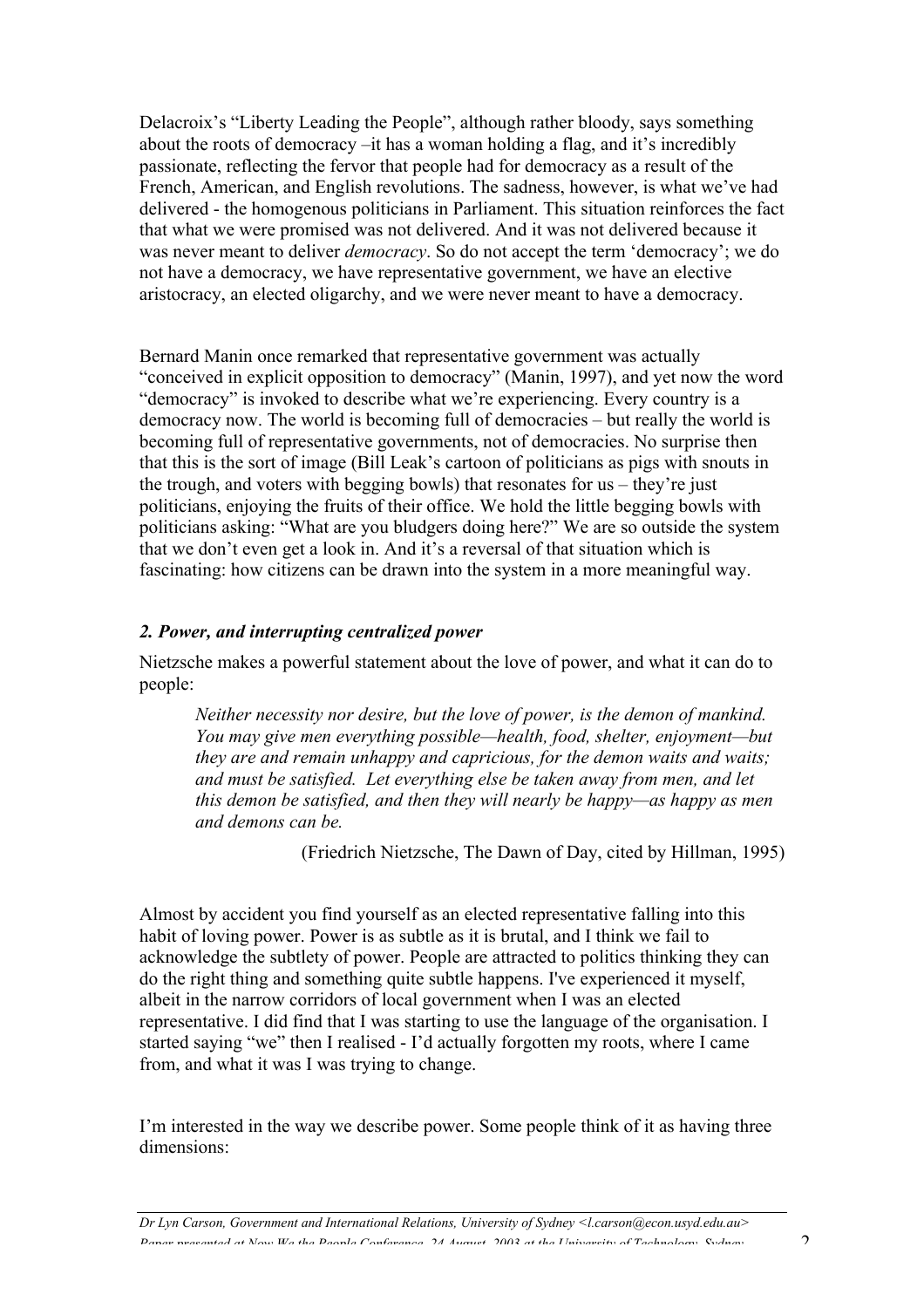### *The first dimension of power*

The first dimension of power is the most obvious form – who wins, who loses in a conflict arena. In fact, much of the political debate is about that. "How can we get different people into power? If we could just get The Greens into power, or the Labor Party into power…then things would be different."

### *The second dimension of power*

The second is who's controlling the *agenda* – who's making the rules here? What is this system of government we're actually operating within?

### *The third dimension of power*

The third dimension is far more subtle. It's about what kinds of *storylines* are going on that mean we can't actually challenge the rules by which we are living, and I think we are in a situation where no-one dare challenge the storyline by questioning "what is this system that we have?"

A very quick example of this comes again from my experiences in local government. When I was with Lismore City Council we had a big problem with floods. We were trying to solve this problem, and so I put forward an idea that was very democratic, in terms of bringing together a representative sample of the community for a policy jury on this very complex issue.

I put a proposal for a policy jury (or citizens' jury) to Council and to my delight it was approved, though a recission motion was moved within 24 hours. The reason the recission motion was moved within 24 hours was because this was the headline which followed Council's decision to support this innovative form of consultation: Jim Gallagher, notable for his involvement in the ALP in NSW, someone who I would have imagined would be a natural ally for my proposal, called the policy jury "the height of stupidity" because it challenged the storyline about how you make decisions. You influence through lobbying. You don't do this by giving typical citizens the opportunity to actually participate in decision making. I learnt a very valuable lesson there: that my natural allies were starting to sound like they were coming from the right. I actually had to work in a very different way with the left, because they didn't agree with my version of democracy.

## *3. Creating consensus through critique: deliberative designs*

In relation to democracy, there's a very interesting project going on at the moment through the ANU, which is doing a democratic audit of Australia (Research School of Social Sciences, ANU, 2003, http://democratic.audit.anu.edu.au). One particularly interesting aspect of the ANU project is this one: *participation and government responsiveness*. When democracy is being audited, to what extent do *typical citizens* have an equal chance of being heard in the political process? That is, the silent majority, the unengaged, the uninvolved, not the usual, vocal suspects – everyone. That's the area of my current research.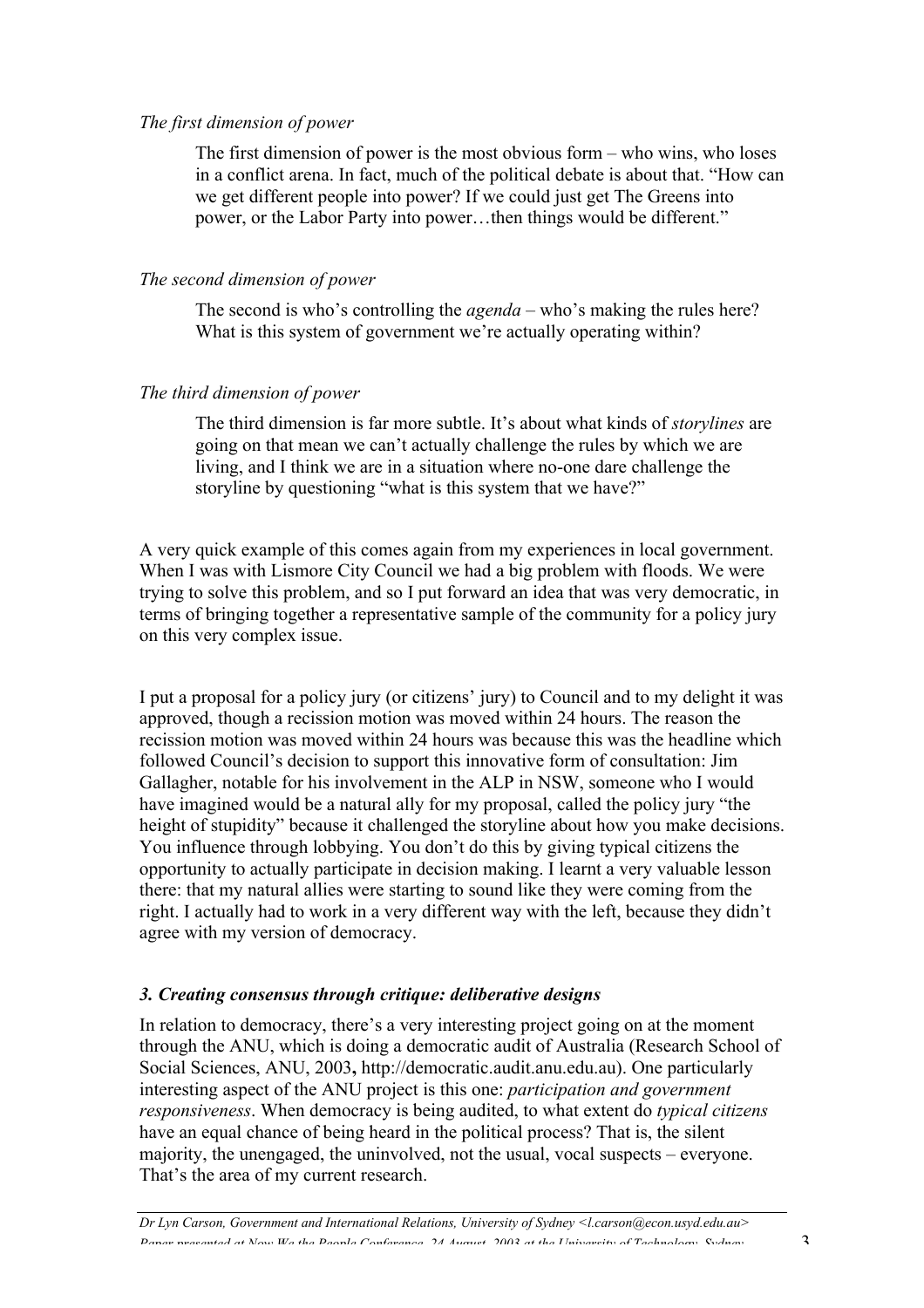## *Deliberative governance*

This is called deliberative governance, which is essentially saying "let us recognise that the state is not the only player in decision making or in policy development, nor should it be." There are civil actors, as well as lobbyists, as well as corporations and so on. What is important is that we engage in deliberation, or build deliberative capacity. That's a very important principle: informed discussion or dialogue, which differs considerably from the practices we're used to, and will hopefully remedy some of the deficiencies of representative government. I'm keen to design, test and advocate democratic problem-solving initiatives.

# *Deliberative designs*

These experiments are also called deliberative designs, because they take non-aligned citizens, unengaged citizens, laypersons, and place these typical citizens into deliberative spaces, that are respectful and discussion based, and where a lot of information is available. They're moderated or facilitated to interrupt the usual power games that can go on in a group, and they work towards a collective outcome. And what they come up with are either decisions themselves or recommendations for policy makers. The following diagram illustrates that process:



Deliberative designs come in many forms: citizens' juries, consensus conferences, planning cells, policy juries, youth juries, deliberative polls. The latter, the deliberative poll, is a whole other discussion, as it has deficiencies which I'd like to draw out. We've had deliberative designs (or deliberative inclusive processes) for 30 years throughout the world; this is not an innovation that has not been tried. It has been, it has withstood robust evaluation. They can be *community* initiatives, there have been instances of *state* initiatives, certainly there have been *corporate* initiatives I've been involved in. Deliberative designs overcome the problem of 'the incensed and articulate', which is what happens when you convene a public meeting. You know, the sort of public meeting, the type that become "boy, have we got a deal for you!". I'm interested in how decision makers can build a mandate through deliberative designs, to feel confident about making a decision by reflecting the views of their whole constituency. This was always my challenge in local government and, of course, it's a very empowering experience for those formerly voiceless citizens who participate.

## *4. Citizens' juries: drawing together highly representative citizens*

There are many exciting and diverse case studies of citizens' juries in practice: for example, a small scale citizens' jury in Ballina that was a community initiative; an extremely large scale dialogue in New York that occurred post September 11, when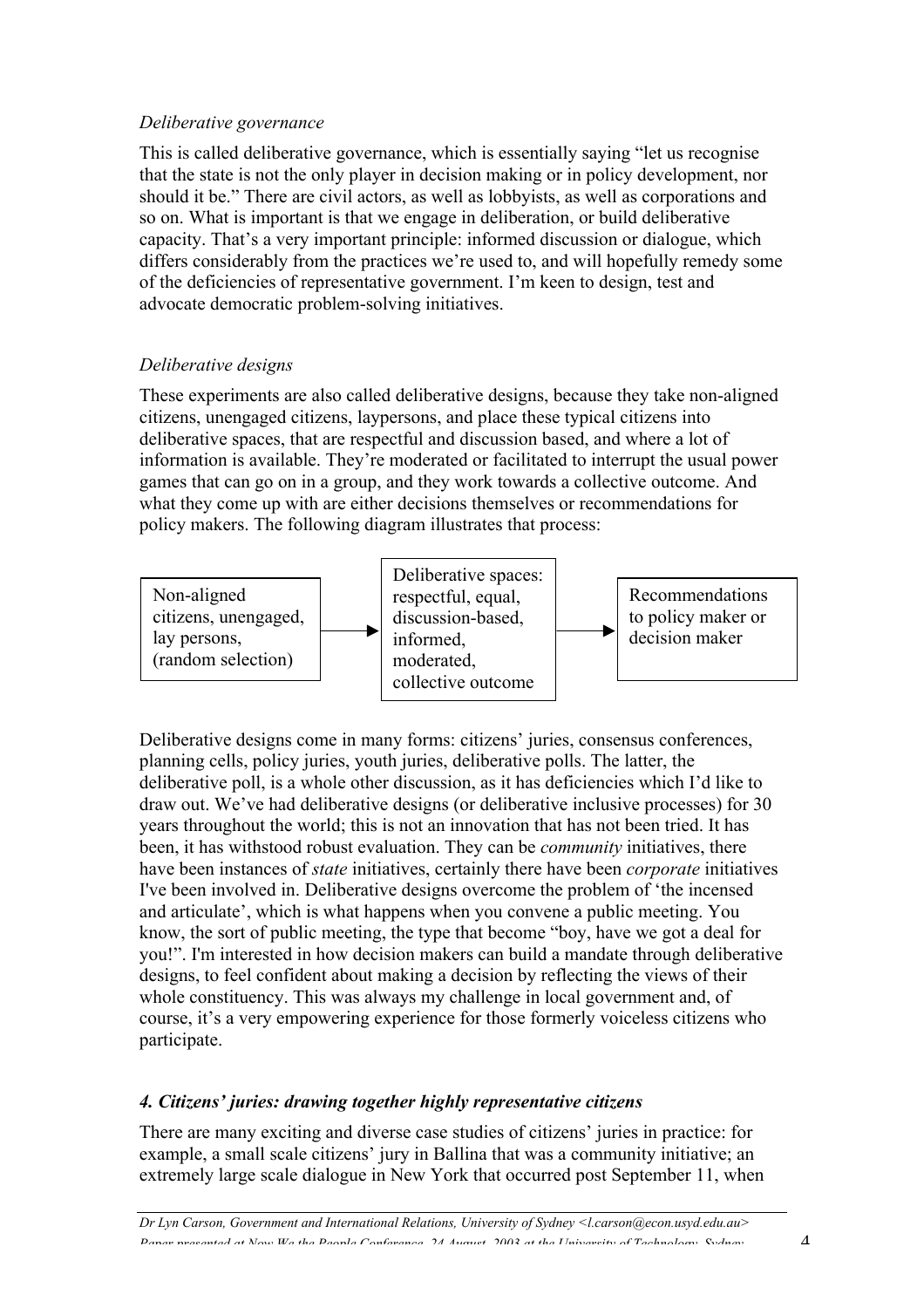New Yorkers were trying to work out how to rebuild Manhattan; another small scale citizens' jury that was convened by local government in Wollondilly; some of Germany's 30 years history of planning cells; the world's first combined citizens' jury and televote which we conducted in New South Wales on the issue of container deposit legislation (about paying deposits on drink containers). Australia has also had a consensus conference in Canberra on the issue of genetically modified organisms in the food chain. As you can see, these deliberative designs vary in terms of size, they vary in terms of cost, they vary in terms of their convenors, and they vary in terms of the length of time devoted to them. The key features of each case study mentioned is outlined in the table below:

| <b>ISSUE</b>                                          | <b>LOCATION</b>            | <b>SIZE</b>  | <b>DURATION</b><br>(face-to-face) | <b>INITIATED</b><br>BY   |
|-------------------------------------------------------|----------------------------|--------------|-----------------------------------|--------------------------|
| Town (CBD) plan                                       | <b>Ballina NSW</b>         | 15           | $1$ day                           | Community                |
| Rebuilding Twin<br>Towers site                        | Manhattan,<br>New York     | 600/<br>4300 | $1$ day                           | Community                |
| Social plan for<br>shire                              | Wollondilly,<br><b>NSW</b> | 14           | 2 days                            | Local govt               |
| Consumer<br>protection                                | Bavaria,<br>Germany        | 18<br>x25    | 4 days                            | State govt<br>department |
| <b>Container Deposit</b><br>Legislation               | <b>NSW</b>                 | $12 + 400$   | 3 days                            | Independent<br>reviewer  |
| Genetically<br>modified<br>organisms in food<br>chain | Canberra                   | 14           | $3 \text{ days} + 2$<br>w/ends    | Community                |

These are the principles of deliberative designs, to reiterate:

- They involve *unengaged* citizens (activists are obviously engaged, the *disengaged* are people who have experienced engagement and they've just become so cynical that they've extricated themselves from it, and the *unengaged* are those who haven't even had a taste of it);
- They are highly representative  $-$  it's about bringing diverse constituencies together and diverse viewpoints; and
- They are based on dialogue and discussion, it's about public judgment. It's not about public opinion, it's not an opinion poll or a survey; it's about working towards a meaningful judgment.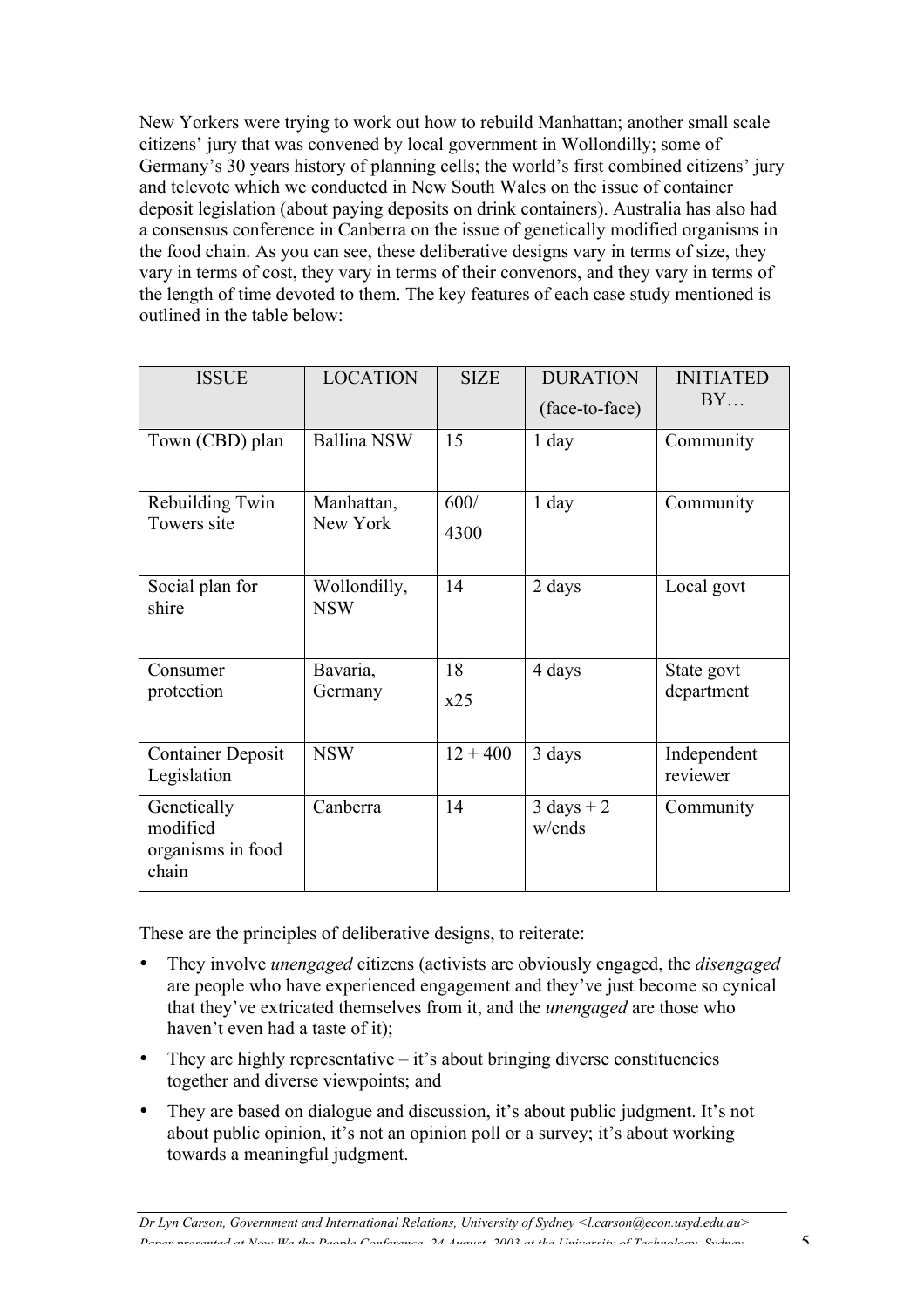The following table gives you an idea of when you should, and when you should not, consider using a deliberative design such as a citizens' jury:

| WHEN TO USE? When                                                 | WHEN NOT? When                                                                     |  |
|-------------------------------------------------------------------|------------------------------------------------------------------------------------|--|
| It's a complex issue that requires<br>considered debate           | An expert working party would provide<br>the answers                               |  |
| It's a political "hot potato" $\&$ best to let<br>citizens decide | No decision is pending                                                             |  |
| Creative, acceptable options or priorities<br>are needed          | Organisers not willing to act on<br>recommendations                                |  |
| Staff are enthusiastic about process                              | No independent, skilled facilitation is<br>available                               |  |
| Organizers are prepared to accept<br>recommendations              | Bring pressured to include stakeholders<br>with an agenda (so no RS)               |  |
| Wanting to avoid "usual suspects"                                 | Staff not enthusiastic about process                                               |  |
| Needing to know what an informed<br>general public would want     | Simple issue or question $&$ survey would<br>do-or if pre-debate opinion is needed |  |
| Interested in diverse opinions                                    | Diverse responses are unimportant                                                  |  |

The next table identifies some of the opportunities and constraints a citizens' jury may offer:

| <b>OPPORTUNITIES</b>                                                                                     | <b>CONSTRAINTS</b>                                                                             |  |
|----------------------------------------------------------------------------------------------------------|------------------------------------------------------------------------------------------------|--|
| Build mandates $\&$ trust—institutionalise<br>citizens' right to participate in decision<br>making       | Non-participants remain<br>uniformed—need for education $&$<br>promotion of issues and process |  |
| Build confidence in planning $&$ policy<br>decisions or service delivery                                 | "Incensed and articulate" need to come<br>on board—can sabotage process                        |  |
| Democratise organizations—<br>'democracy skills' development                                             | Comparatively time-consuming<br>compared with superficial quantitative<br>methods              |  |
| Adapt to suit local or cultural<br>conditions—can be used by staff, citizens,<br>intra-organisation etc. | Little known, process misunderstood or<br>distrusted; citizens' abilities are not<br>trusted   |  |
| Simultaneous CJs can confirm<br>generalisability                                                         | Small scale invites skepticism                                                                 |  |
| RS overcomes power problems                                                                              | Requires independent, skilled facilitation                                                     |  |
| Stakeholders can be educated & changed                                                                   | Needs agreement for briefing documents                                                         |  |

*Dr Lyn Carson, Government and International Relations, University of Sydney <l.carson@econ.usyd.edu.au> Paper presented at Now We the People Conference, 24 August, 2003 at the University of Technology, Sydney* 6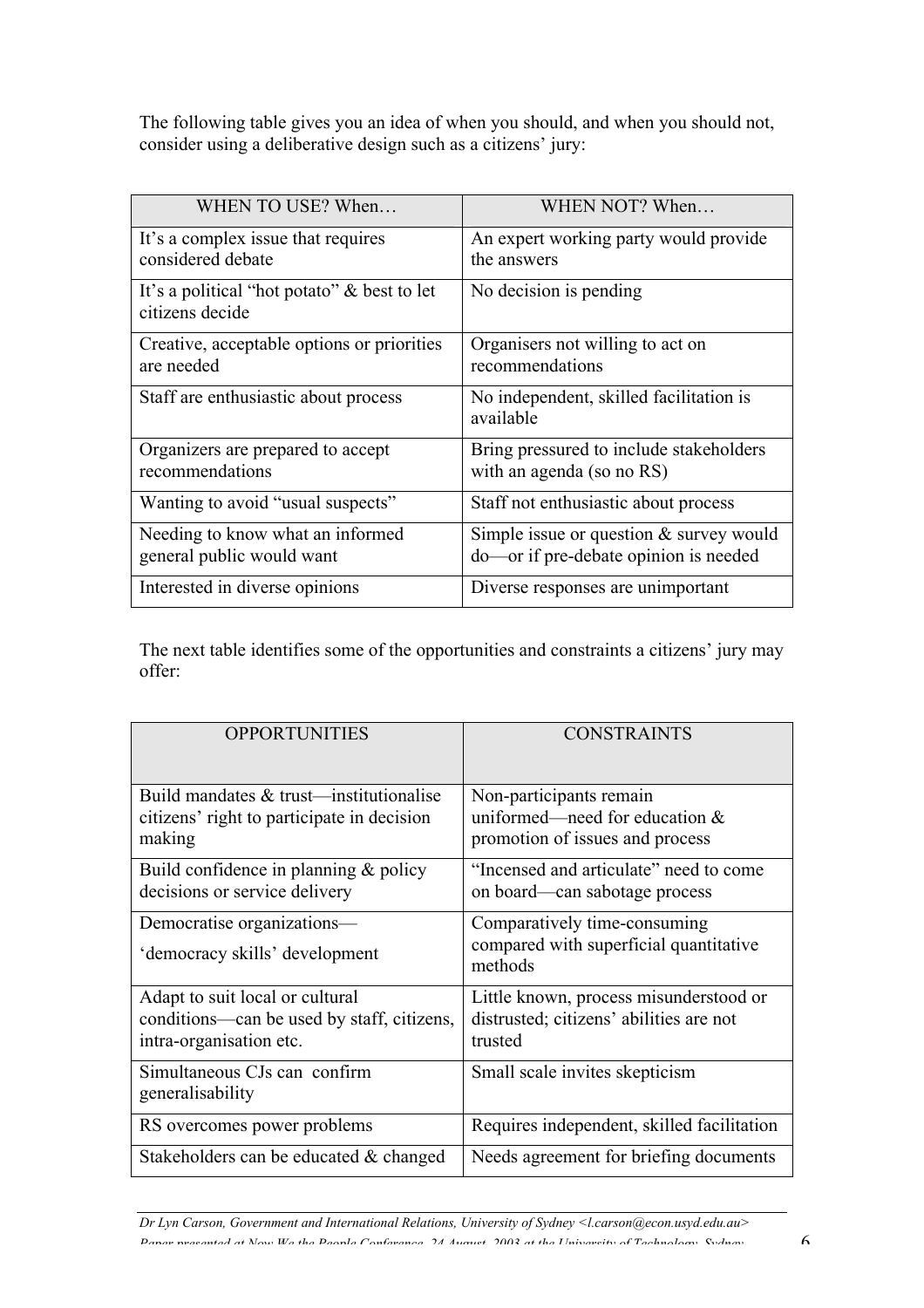### *Deliberative designs in practice*

One of the important things about deliberative designs, including citizens' juries, is that the group finds its own way, under the direction of a moderator who ensures the group makes its own decisions about group processes.

Deliberative designs are one off events, so the problem of commitment from busy people with little free time is solved. These events run over one to three days, so it avoids any long-term commitment and has the added advantage of involving people who bring fresh perspectives to the issue being discussed.

Deliberative designs should be influential and this is best achieved through a contract. The decision maker and each participants should agree to certain outcomes before anyone embarks on the process. This guarantees that the process is taken seriously by both parties and inevitably leads to strengthened relationships in communities when they work well.

Democracy is not necessarily about where the political is located, it's actually about how it's experienced (Wolin cited by Blaug, 1999). Frances Moore Lappé says, that democracy is not what we have, democracy is what we do (Lappe and Du Bois, 1993). Therefore, the kinds of things that that have been mentioned here are as relevant to us in our bedrooms or kitchens as they are in a public space, in a public site. They're just principles that make good sense in terms of involving people in decisions that affect them, and doing it in a way that is very robust. Surely we can tell when we are in the midst of democracy, it makes the hair on the back of our necks stand up. Ricardo Blaug talks about not so much creating democracy but creating circumstances, or environments in which democracy can break out (Blaug, 1999). It's such a natural thing, it'll break out if you create the right circumstances with the right ingredients.

These ingredients resonate: the noise – everybody's animated and talking, or their silence, they're leaning forward and listening to each other; there's real exchange, leadership is very fluid, people assume leadership or back out of it when it becomes appropriate, they insist on others being heard, conflict is constructive and workable conflict. There are ways that we can create this and I've certainly experienced it often enough to know how achievable it is (Blaug, 1999).

It also needs to be proclaimed that this is good fun. We can have a good time with deliberative designs. People are often drawn into the space very reluctantly – no-one's ever asked them to participate before, or they are cynical or suspicious. That's fairly understandable. It becomes a dance, to encourage participation by those who are reluctant to participate and by the end of it you can't get them out the door, you have to tell them: "go home." But before then, participants are animated, democracy's broken out, they've had a good time. This *is* democracy, it's soaring, it's powerful, and it's wonderful.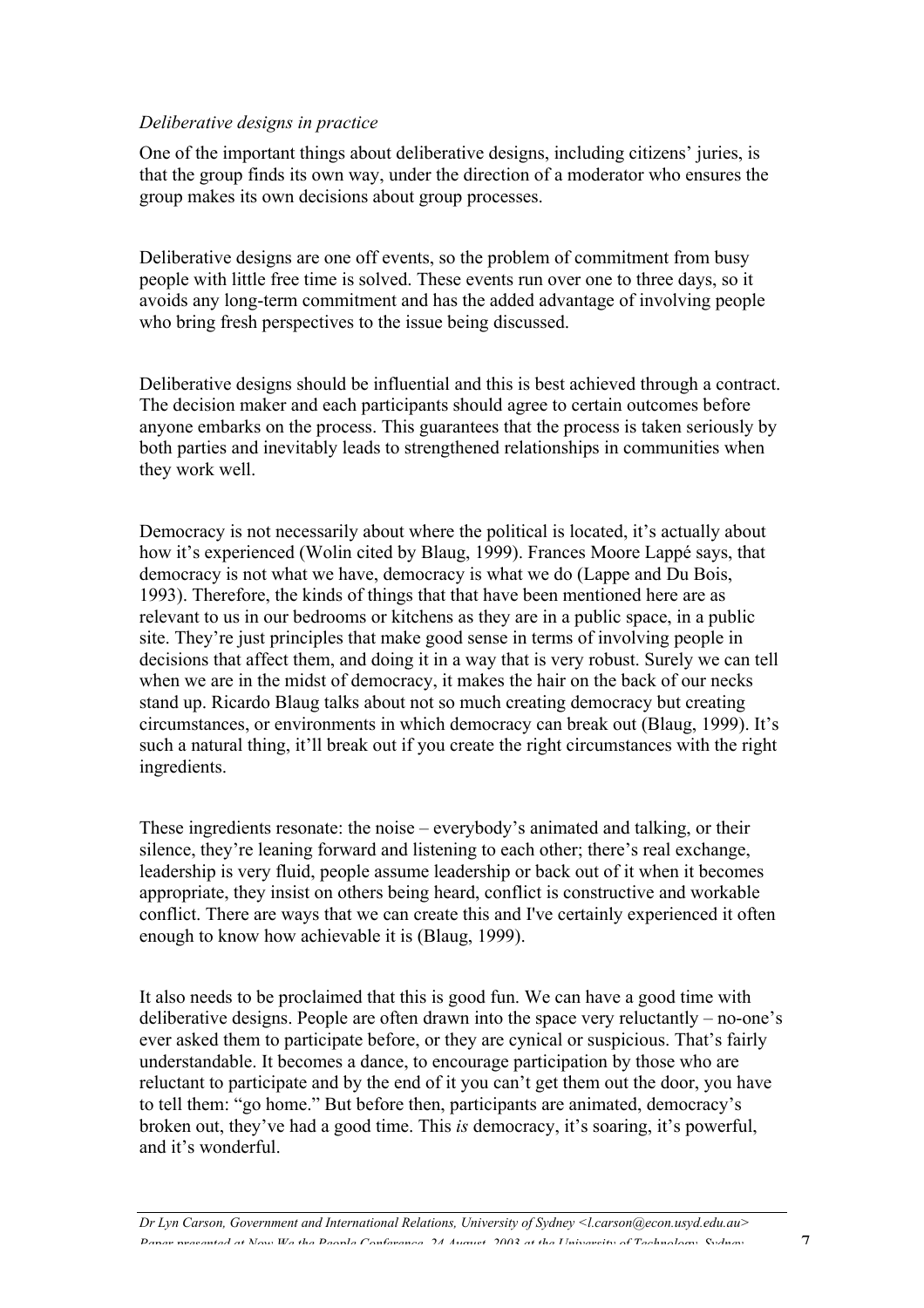# *Electoral reforms considered*

## *Demarchy*

One of the more radical electoral reforms proposed is called 'demarchy'. It is an idea that was explored by John Burnheim, who was a philosopher at the University of Sydney, writing his book "Is Democracy Possible?" in the eighties (Burnheim, 1985). Demarchy is based on the idea of random selection – so if it's good enough for a citizens' jury, or policy jury, or planning cell, it's good enough for running the country. That's what I keep coming back to  $-$  if we randomly select citizens, tell me, would we be any worse off than what we are now? Please convince me that the correct answer is "yes".

Demarchy is a very interesting system in that it is about a series of functional committees, at two levels. There are people who are in committees making decisions about transport, education and so on, and there is another level which is about making decisions about the process of how you construct that other level.

This is the kind of comparison that you could do if you looked at demarchy in relation to representative government.

| <b>Group</b>                             | <b>Role in Decision Making</b>                                | <b>How Selected</b>                                             |  |  |
|------------------------------------------|---------------------------------------------------------------|-----------------------------------------------------------------|--|--|
| <b>REPRESENTATIVE GOVERNMENT</b>         |                                                               |                                                                 |  |  |
| Elected<br>Politicians                   | Make decisions                                                | Elected by citizens                                             |  |  |
| Govt<br>bureaucrats                      | Advise representatives; make<br>administrative decisions      | Appointed by politicians or by senior<br>bureaucrats            |  |  |
| Political<br>parties                     | Choose candidates                                             | Voluntary membership                                            |  |  |
| Media                                    | Influence opinions                                            | Privately owned or government run                               |  |  |
| Lobbyists<br>& Activists                 | Try to influence politicians,<br>bureaucrats & public opinion | Volunteers or paid by interest groups                           |  |  |
| Citizens                                 | Vote for politicians                                          | Satisfy legal requirements (citizenship,<br>voter registration) |  |  |
| <b>DEMARCHY</b>                          |                                                               |                                                                 |  |  |
| Members of<br>functional<br>groups       | Make decisions                                                | Random selection from volunteers                                |  |  |
| Members of<br>second-<br>order<br>groups | Make decisions about the<br>decision-making system            | Elected or randomly-selected from<br>functional groups          |  |  |
| Media                                    | Influence opinion                                             | Privately owned or government run                               |  |  |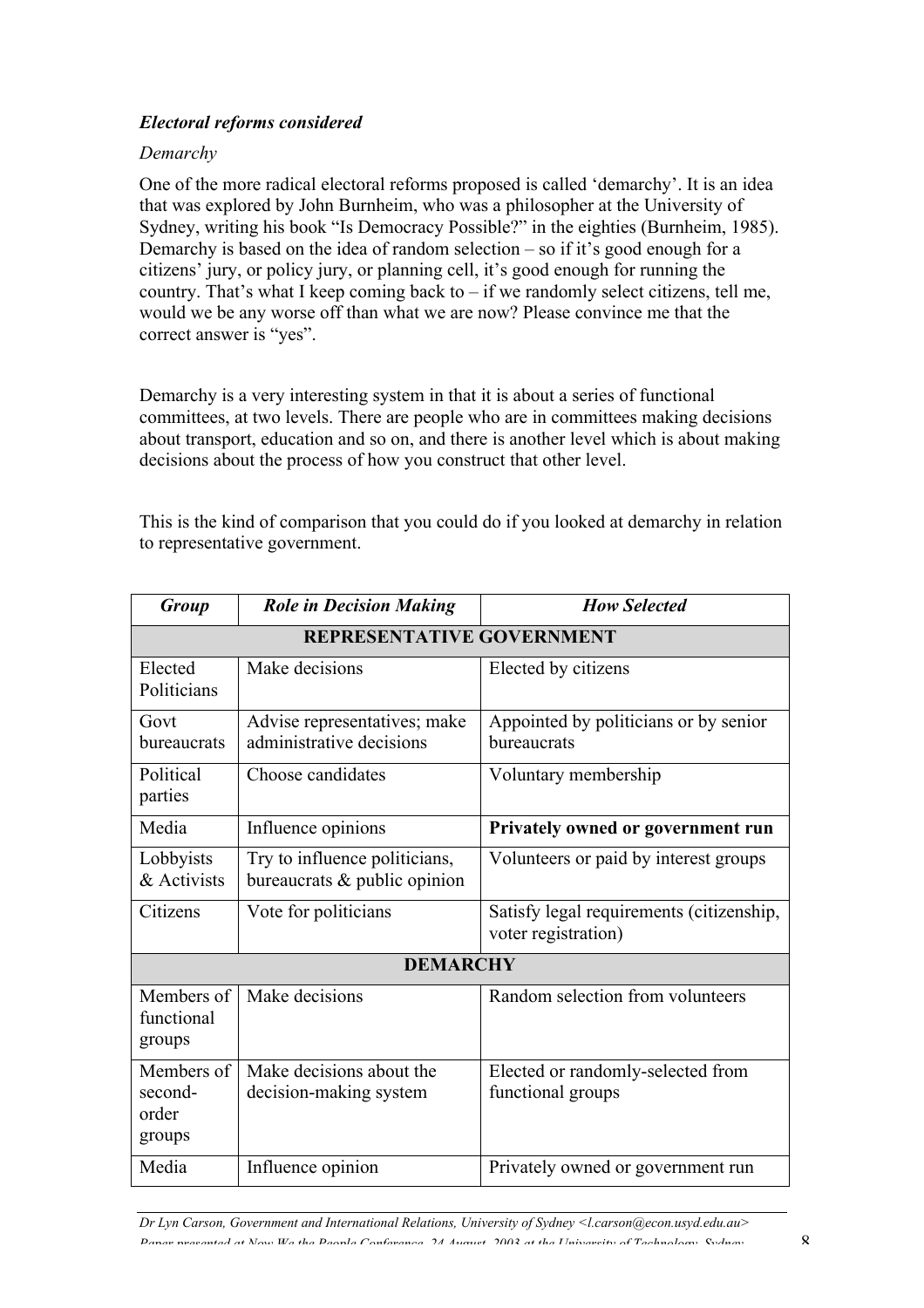| Lobbyists<br>$\&$ Activists | Try to influence members of<br>functional groups $&$ public<br>opinion | Volunteers or paid by interest groups              |
|-----------------------------|------------------------------------------------------------------------|----------------------------------------------------|
| Citizens                    | Occasionally be a member of<br>a functional group                      | Satisfy requirement set by second-<br>order groups |

Carson & Martin (1999) *Random Selection in Politics*, Praeger, Westport, CT

Some things change dramatically, like the elected politicians because it's actually people who make the decisions, but the role of the lobbyist or the activist remains largely unchanged, as does the role of the media and so on.

## *Citizen legislature*

Citizen legislature is a different thing again. It was devised by an American pair, Callenbach and Phillips, and they suggested a model which involved the random selection of members of Congress. They wrote a little booklet about it, it's available on the web now, and it's an interesting model (Callenbach and Phillips, 1985, http://www.context.org/ICLIB/IC11/Calnbach.htm). But they're just saying: don't change the system, we'll have the same Congress, but we'll randomly select them. Callenbach and Phillips are disgusted by the incredible amount of money that is spent on electioneering in the US; with so much money attached to it, you've got to be a millionaire to get into Congress. The model that they devised in the 80s seems to have incredible currency right now.

#### *Integrating people's assemblies*

There is a more recent proposal put forth by Leigh Gollop at Flinders University in South Australia. At the moment you may be aware that there's been a deliberative poll in South Australia, looking at the reform of the Upper House. And this was an idea that Leigh was suggesting, and it was the notion of people's assemblies that could be integrated with the present system. There would be a Lower House and an Upper House, but the Upper House would draw on citizens to resolve contentious issues. He was also trying to get around the imperfections of citizen-initiated referenda (CIR).

CIR, and referenda generally, have many serious flaws, and there was no better example than the constitutional referendum on the republic issue in Australia. Like voting, referenda have become empty rituals in direct democracy. The government proclaims: We'll let you say yes or no to this decision, but we'll establish the agenda, and we'll tell ask the questions. The system needs overhaul.

#### *Preferenda*

Any Australian citizen, if given a choice between a referendum or preferenda on that issue would have chosen preferenda. The latter is an Irish model which enables people to prioritise and to establish parameters (Emerson, 1998). It could have started with